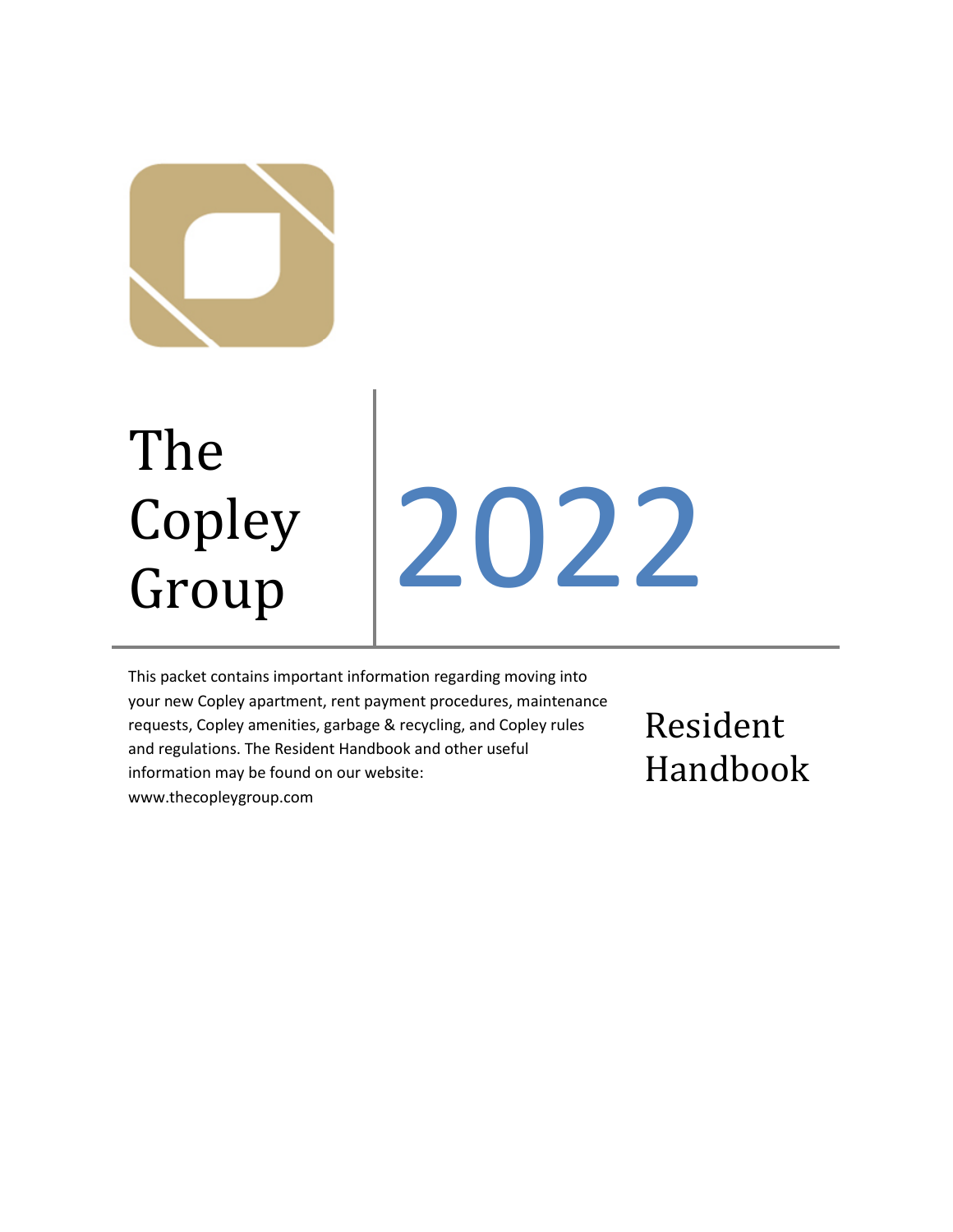

# **Table of Contents**

| About the Copley Group                   | Page 3  |
|------------------------------------------|---------|
| Move-In Day Information                  | Page 4  |
| <b>Utility Information</b>               | Page 5  |
| Door Entry Systems                       | Page 9  |
| The Copley Group Maintenance Information | Page 12 |
| Rent Payment Procedure and Information   | Page 14 |
| Car Parking and Bicycle Storage          | Page 15 |
| <b>Storage Unit Rental</b>               | Page 16 |
| <b>Resident Referral Program</b>         | Page 16 |
| Transferring to a new Copley apartment   | Page 16 |
| Laundry                                  | Page 17 |
| Recycling and Waste Removal Information  | Page 18 |
| Moving Out: Key Return &                 | Page 22 |
| Key Deposit Information and Procedure    |         |
| The Copley Group Rules and Regulations   | Page 23 |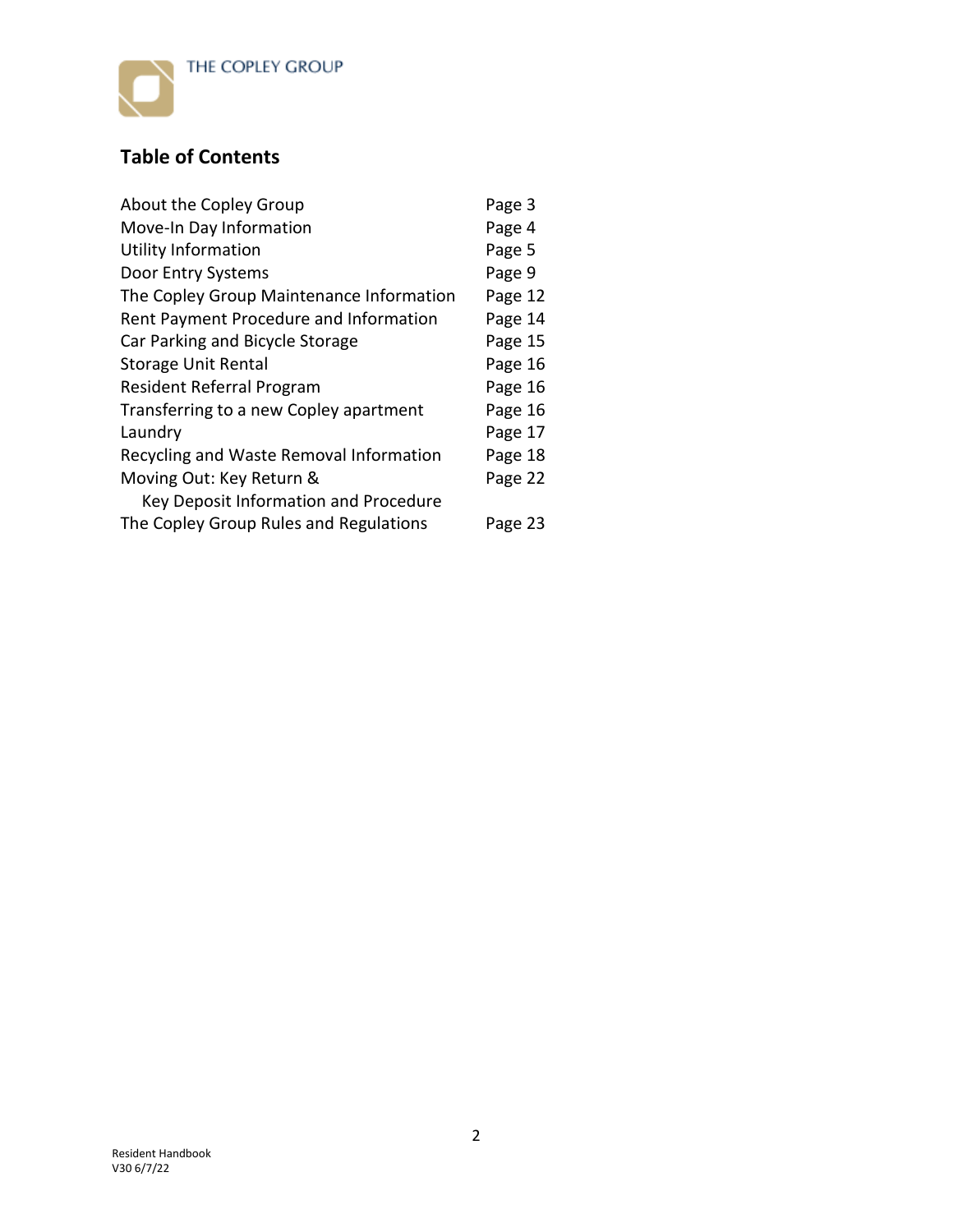



# **About The Copley Group**

*The Copley Group* is a privately owned company that owns, manages, and develops residential, commercial, and retail real-estate. Our mission is to provide uncompromised care for our properties and exceptional service for our customers.

**The Copley Group main office** is located at 896 Beacon Street, Boston, MA 02215. Office hours are Monday- Thursday 8:30 am to 5:00 pm and Friday from 8:30 am to 4:00 pm. The phone number is 617-262-3930.

**The Copley Group Maintenance Office** is located at 106 Queensberry Street, Boston, MA 02215. Office hours are Monday- Thursday 8:30 am to 5:00 pm and Friday from 8:30 am to 4:00 pm. See page 10 for contact information.

**The Copley Group Fenway Office** is located at 106 Queensberry Street, Boston, MA 02215. Office hours are Monday- Friday 8:30 am to 4:00 pm. The phone number is 617-536-9339.

**The Copley Group Rental Office** is located at 106 Queensberry Street, Boston, MA 02215 The phone number is 617-247-3070.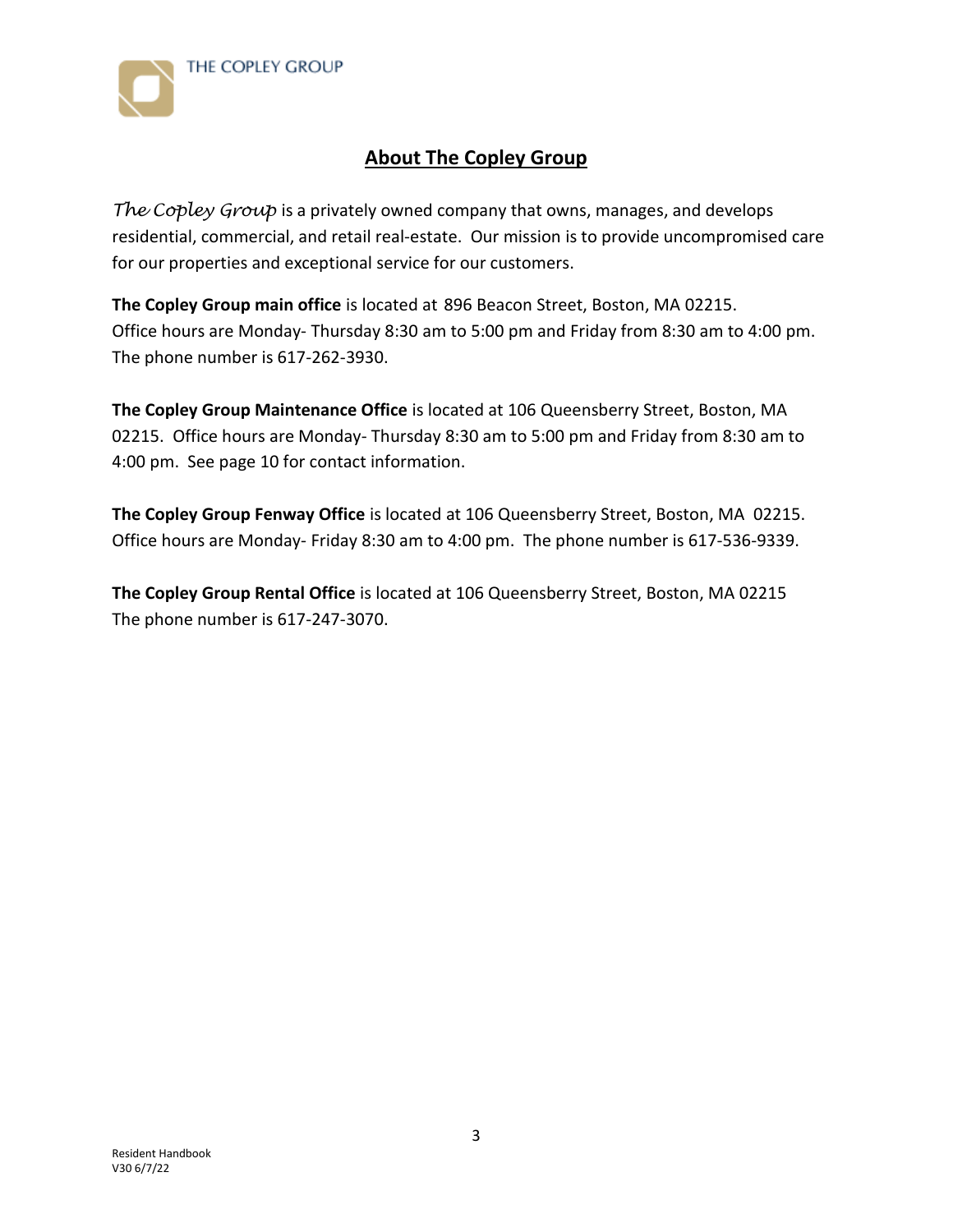



# **Move-In Day**

*To facilitate a smooth and pleasant move-in day please read the following information about moving into your new Copley apartment.*

**Boston residents: Remember to apply for a** *1 Day Moving Van Permit* **from the City which allows the permit holder to restrict access to a portion of the street for a specified length of time. This is essentially reserved parking for your moving truck! Please take advantage of this service as The Copley Group does not have the capacity to provide temporary parking permits.**

On move-in day, keys are made available as soon as your apartment is made ready for occupancy, which typically is any time between 2pm-5pm. Please schedule your moving truck accordingly. **Please note that not all apartment keys will be ready for pick up at 2pm. All apartments will be ready for occupancy by 5pm.**

**Picking up the keys to your new apartment**- Keys are given out on the first day of your lease between 2pm- 5pm. Keys may be picked-up at our maintenance office by you or you may arrange with your broker to pick up the keys for you. *Key pick up occurs on the first day of your lease unless you request a delayed move-in or would like your apartment to be painted and or have the floors treated with polyurethane.*

Since outgoing residents typically vacate their apartments on the last day of the month, and new residents move in on the first of the month, the only way we can be assured that new residents move in to a clean, problem free apartment is by making sure that we get to the apartment before you do. We are proud of this service and it is the reason why keys are given out during assigned time periods. **After moving in, if you are not satisfied with the condition of the apartment please call our maintenance office and we will attend to the situation as soon as possible.**

**Prior to moving in every Copley apartment is cleaned, serviced by our maintenance department, inspected and supplied with a brand-new toilet seat, plunger, and shower curtain.**

**Mailbox-** You will be receiving a blank label when you pick up your keys. Please write your last name(s) on the label and place it inside the mailbox on the back wall. Please note that your mail may not be delivered if you do not do so.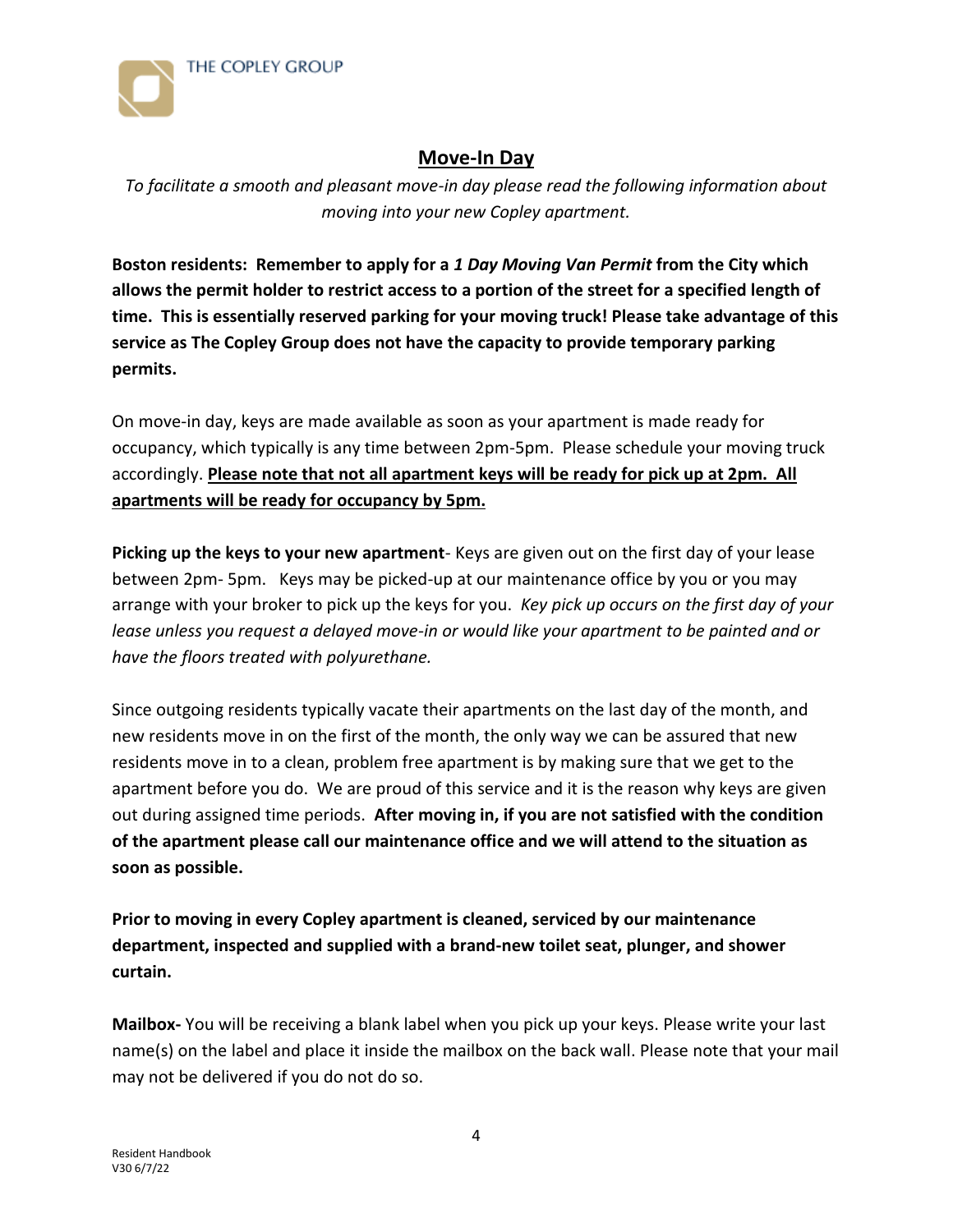

# **Utilities**

*Please find your building below to see what utilities are included with your rent and which the resident is responsible for separately. The resident is responsible for setting up all utilities that are not included in the rent unless otherwise noted.* 

**111, 117, 191-195, 35 Park Drive 11, 98-106, 105-111, 51-55, 15-40, Queensberry Street 108-112 Jersey Street 11-19, 120-124 Peterborough Street 51 Joy Street**

| <b>Heat and Hot Water</b> | Electricity           | Gas                  | Cable/Internet    |
|---------------------------|-----------------------|----------------------|-------------------|
| Included, except in       | Not included. For set | Not included. Gas is | Not included.     |
| garden level units,       | up, please contact    | only needed if you   | Available through |
| where only hot            | Eversource at         | have a gas stove.    | local provider    |
| water is included. In     | 800-592-2000 or       | For set up, please   | including RCN and |
| garden level units,       | www.eversource.com.   | contact National     | Starry.           |
| heat will be included     |                       | Grid at 1-800-233-   |                   |
| with your electricity     |                       | 5325.                |                   |
| bill.                     |                       |                      |                   |

# **100 Jersey Street**

| <b>Heat and Hot Water</b>                                                                 | <b>Electricity</b>                                                              | Gas | Cable/Internet                                                            |
|-------------------------------------------------------------------------------------------|---------------------------------------------------------------------------------|-----|---------------------------------------------------------------------------|
| Not included. Water<br>and sewer will be billed<br>through The Copley<br>Group (no set up | Not included. For set<br>up, please contact<br>Eversource at<br>800-592-2000 or | N/A | Not included.<br>Available through<br>local provider<br>including RCN and |
| required). Heat and<br>hot water will be<br>included in your<br>electricity bill.         | www.eversource.com.                                                             |     | Starry.                                                                   |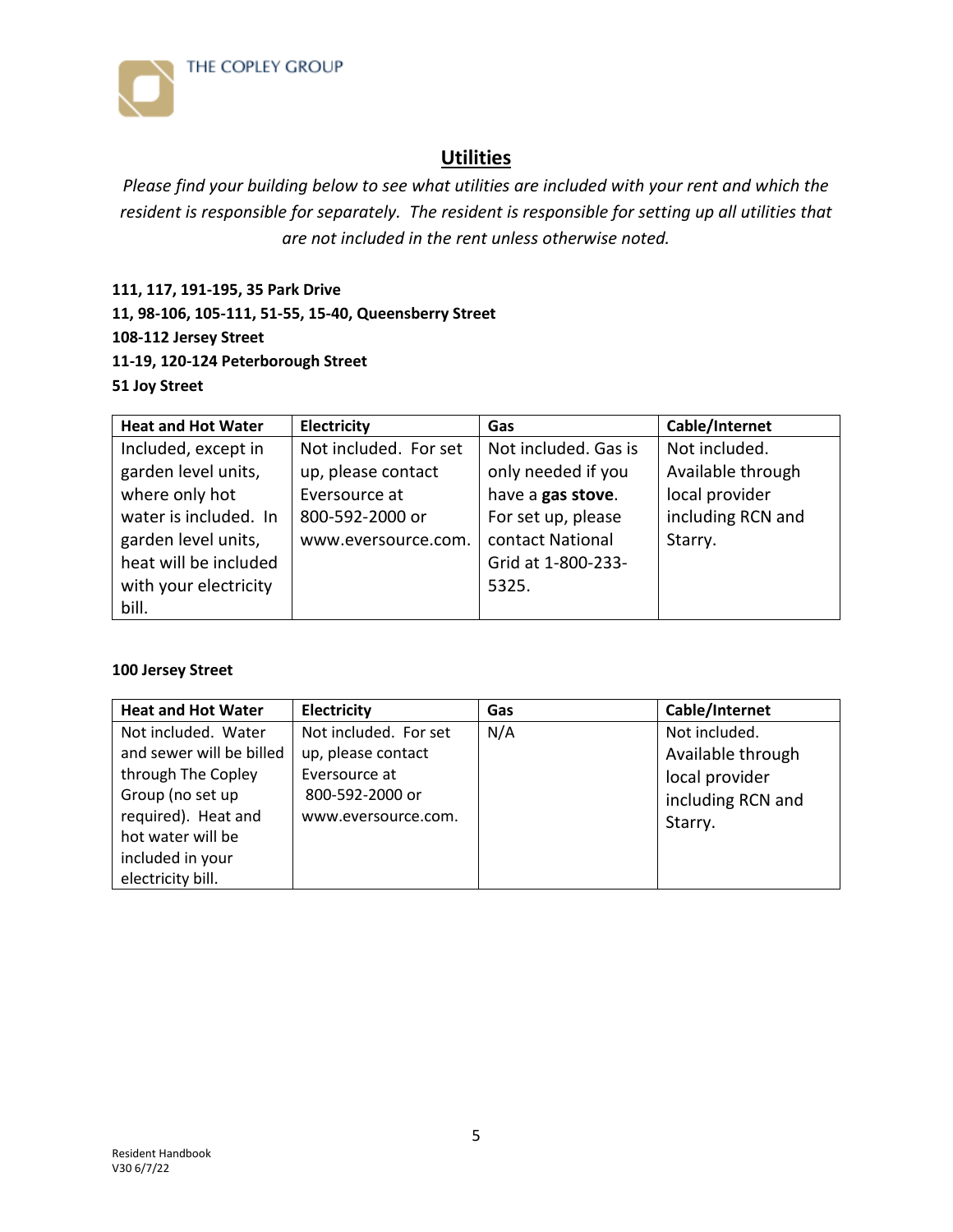



**195 Commonwealth Ave 457 Centre Street 24, 44, 44A, 53 Joy Street 225-227 Newbury 7, 9, 90, 100 Myrtle Street 58-60 Anderson Street 24 Phillips Street 31 Temple 503 Beacon Street** 

| <b>Heat and Hot Water</b> | Electricity             | Gas                     | Cable/Internet          |
|---------------------------|-------------------------|-------------------------|-------------------------|
| Included, except in       | Not included except for | Not included. Gas is    | Not included. Available |
| garden level units        | 7&9 Myrtle Unit B. For  | only needed if you      | through local provider  |
| where only water is       | set up, please contact  | have a gas stove,       | including Starry.       |
| included. For 7 Myrtle    | Eversource at           | fireplace, dryer, or    |                         |
| unit B and 9 Myrtle       | 800-592-2000 or         | boiler. For set up,     |                         |
| unit B, heat is partially | www.eversource.com.     | please contact          |                         |
| included. 31 Temple       |                         | National Grid at 1-800- |                         |
| unit 29, only water       |                         | 233-5325.               |                         |
| included.                 |                         |                         |                         |

# **270 Newbury Street**

| <b>Heat and Hot Water</b> | <b>Electricity</b>        | Gas                     | Cable/Internet          |
|---------------------------|---------------------------|-------------------------|-------------------------|
| Included.                 | Included for units #5, #9 | Not included. Gas is    | Not included. Available |
|                           | and #10. All other units  | only needed if you      | through local provider. |
|                           | are separately metered    | have a gas stove. For   |                         |
|                           | and responsible           | set up, please contact  |                         |
|                           | payments. For set up,     | National Grid at 1-800- |                         |
|                           | please contact            | 233-5325.               |                         |
|                           | Eversource at             |                         |                         |
|                           | 800-592-2000 or           |                         |                         |
|                           | www.eversource.com.       |                         |                         |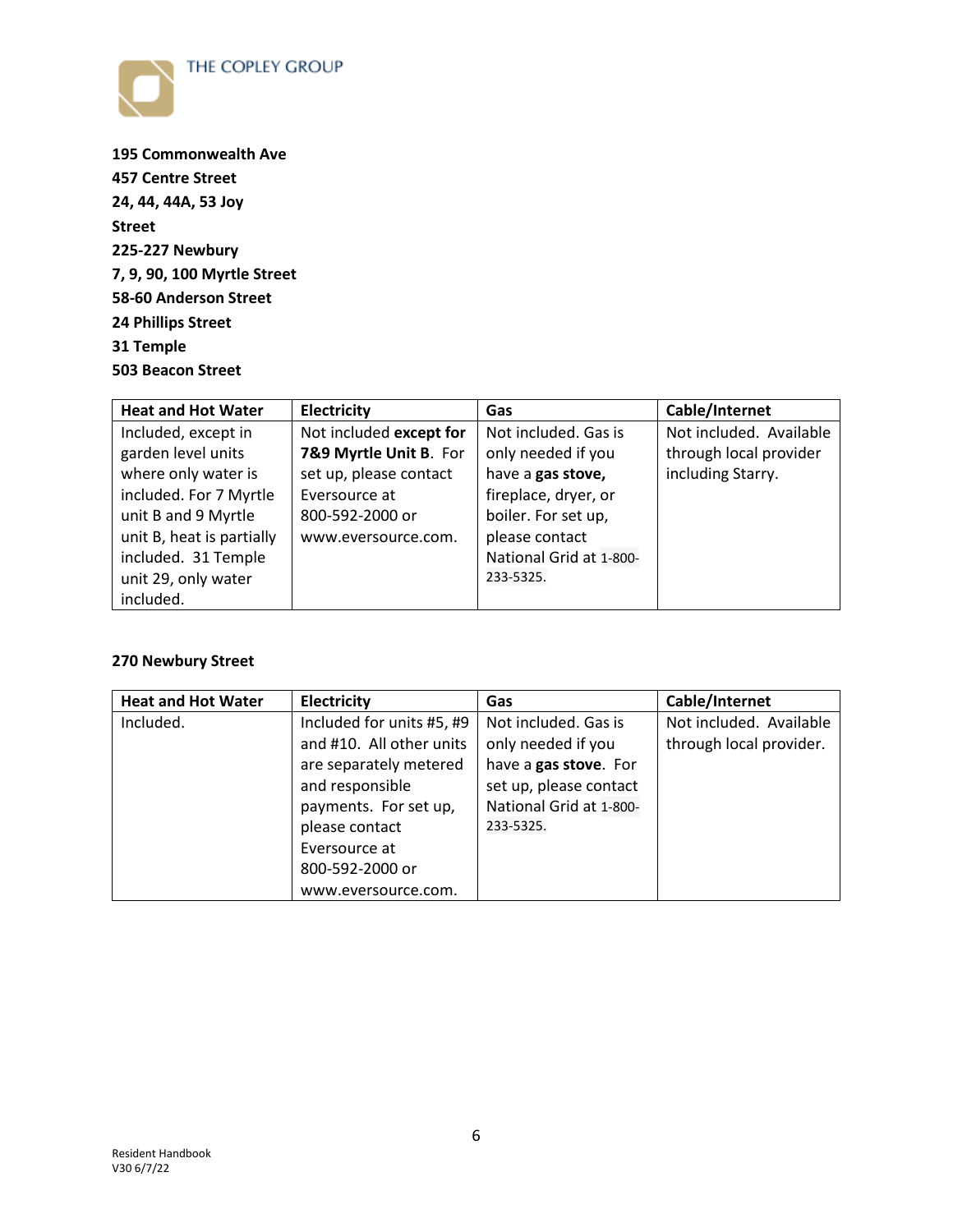

# **3 Greenway Court 127 St Botolph St 379 Commonwealth Ave**

| <b>Heat and Hot Water</b> | <b>Electricity</b>    | Gas                     | Cable/Internet          |
|---------------------------|-----------------------|-------------------------|-------------------------|
| Included.                 | Not included. For set | Not included. Gas is    | Not included. Available |
|                           | up, please contact    | only needed if you      | through local provider  |
|                           | Eversource at         | have a gas stove. For   | including Starry.       |
|                           | 800-592-2000 or       | set up, please contact  |                         |
|                           | www.eversource.com.   | National Grid at 1-800- |                         |
|                           |                       | 233-5325.               |                         |

# **59-75 Wyman Street**

| <b>Heat and Hot Water</b> | <b>Electricity</b>    | Gas                     | Cable/Internet          |
|---------------------------|-----------------------|-------------------------|-------------------------|
| Not included. Heat and    | Not included. For set | Not included. For set   | Not included. Available |
| hot water will be         | up, please contact    | up, please contact      | through local provider  |
| included in your gas      | Eversource at         | National Grid at 1-800- | including Starry.       |
| bill.                     | 800-592-2000 or       | 233-5325.               |                         |
|                           | www.eversource.com.   |                         |                         |

# **1404-1406 Beacon Street**

**51 Mass** 

**Ave** 

| <b>Heat and Hot Water</b> | <b>Electricity</b>    | Gas                     | Cable/Internet          |
|---------------------------|-----------------------|-------------------------|-------------------------|
| Not included. Heat and    | Not included. For set | Not included. Gas is    | Not included. Available |
| hot water will be         | up, please contact    | only needed if you      | through local provider  |
| included electricity bill | Eversource at         | have a gas stove. For   | including Starry.       |
| for Beacon Street. For    | 800-592-2000 or       | set up, please contact  |                         |
| Mass Ave, hot water is    | www.eversource.com.   | National Grid at 1-800- |                         |
| included in electricity,  |                       | 233-5325.               |                         |
| and heat is included      |                       |                         |                         |
| with gas.                 |                       |                         |                         |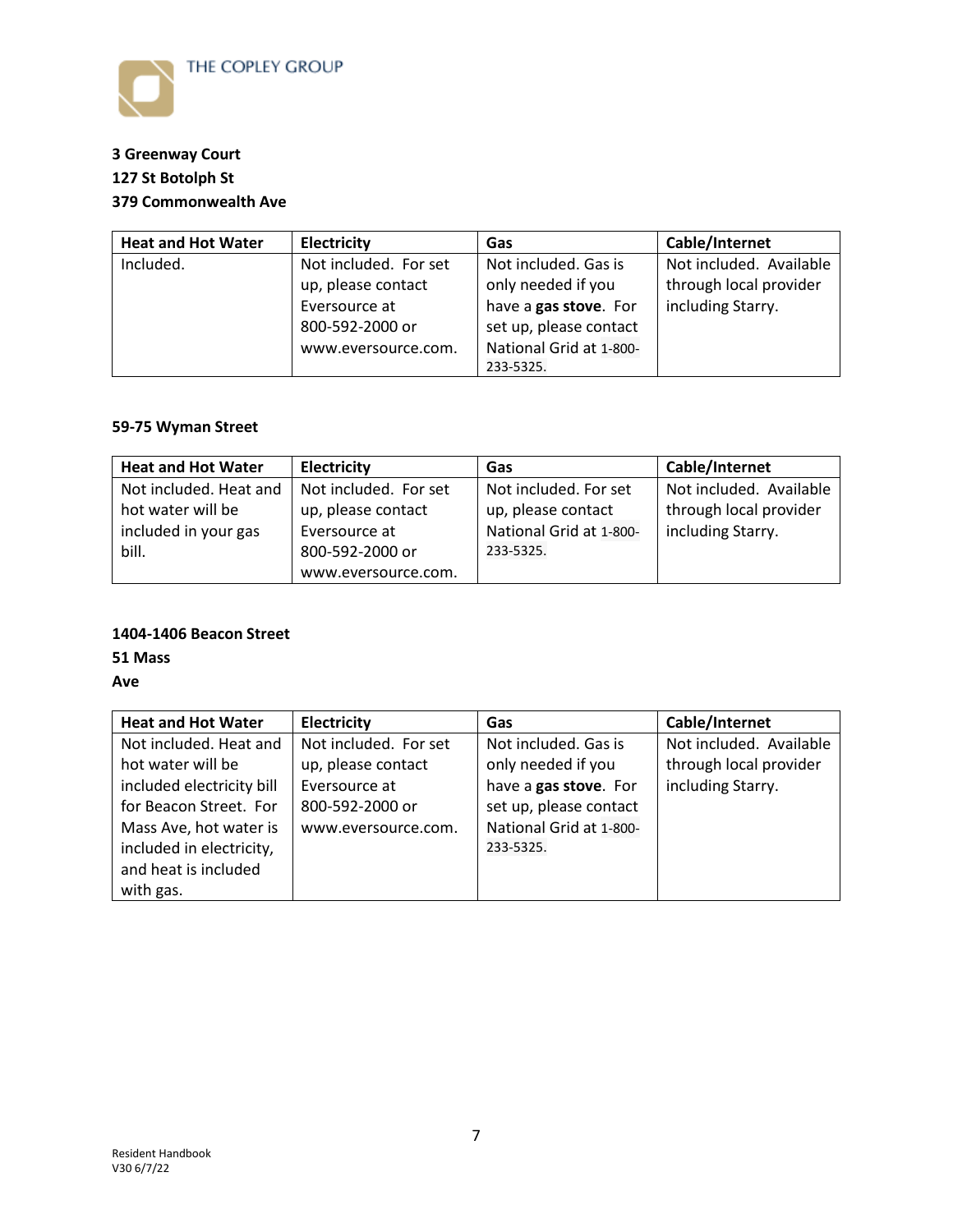



**88 West Cedar Street 254 Newbury Street 320 Hammond Pond Parkway 14-16 Temple Street 59-61 Joy Street 98 Myrtle** 

| <b>Heat and Hot Water</b> | Electricity           | Gas                     | Cable/Internet          |
|---------------------------|-----------------------|-------------------------|-------------------------|
| Heat not included. Hot    | Not included. For set | Not included. Gas is    | Not included. Available |
| water included. Heat      | up, please contact    | only needed if you      | through local provider  |
| will be included in       | Eversource at         | have a gas stove,       | including Starry.       |
| electricity bill.         | 800-592-2000 or       | fireplace, dryer, or    |                         |
|                           | www.eversource.com.   | boiler. For set up,     |                         |
|                           |                       | please contact          |                         |
|                           |                       | National Grid at 1-800- |                         |
|                           |                       | 233-5325.               |                         |

# **77-81 Park**

#### **Drive**

| <b>Heat and Hot Water</b> | <b>Electricity</b>    | Gas       | Cable/Internet          |
|---------------------------|-----------------------|-----------|-------------------------|
| Heat not included. Hot    | Not included. For set | Included. | Not included. Available |
| water included. Heat      | up, please contact    |           | through local provider  |
| will be included in       | Eversource at         |           | including Starry.       |
| electricity bill.         | 800-592-2000 or       |           |                         |
|                           | www.eversource.com.   |           |                         |

For RCN, please call John Perry at 617-593-0122 or email him at john.perry@rcn.net. John will make sure that you are getting the best rate possible.

**Starry** is an internet only provider. Residents are eligible to receive 30 days of free internet! This includes setup and use of the Starry modem-router, lightning-fast speeds (200 Mbps up and down) and no contracts. Starry also comes with 24/7/365 local, white-glove customer service and 99.997% reliability, for \$50/month flat. Sign up here to start your free month: [www.starry.com/copleygroup.](http://www.starry.com/copleygroup)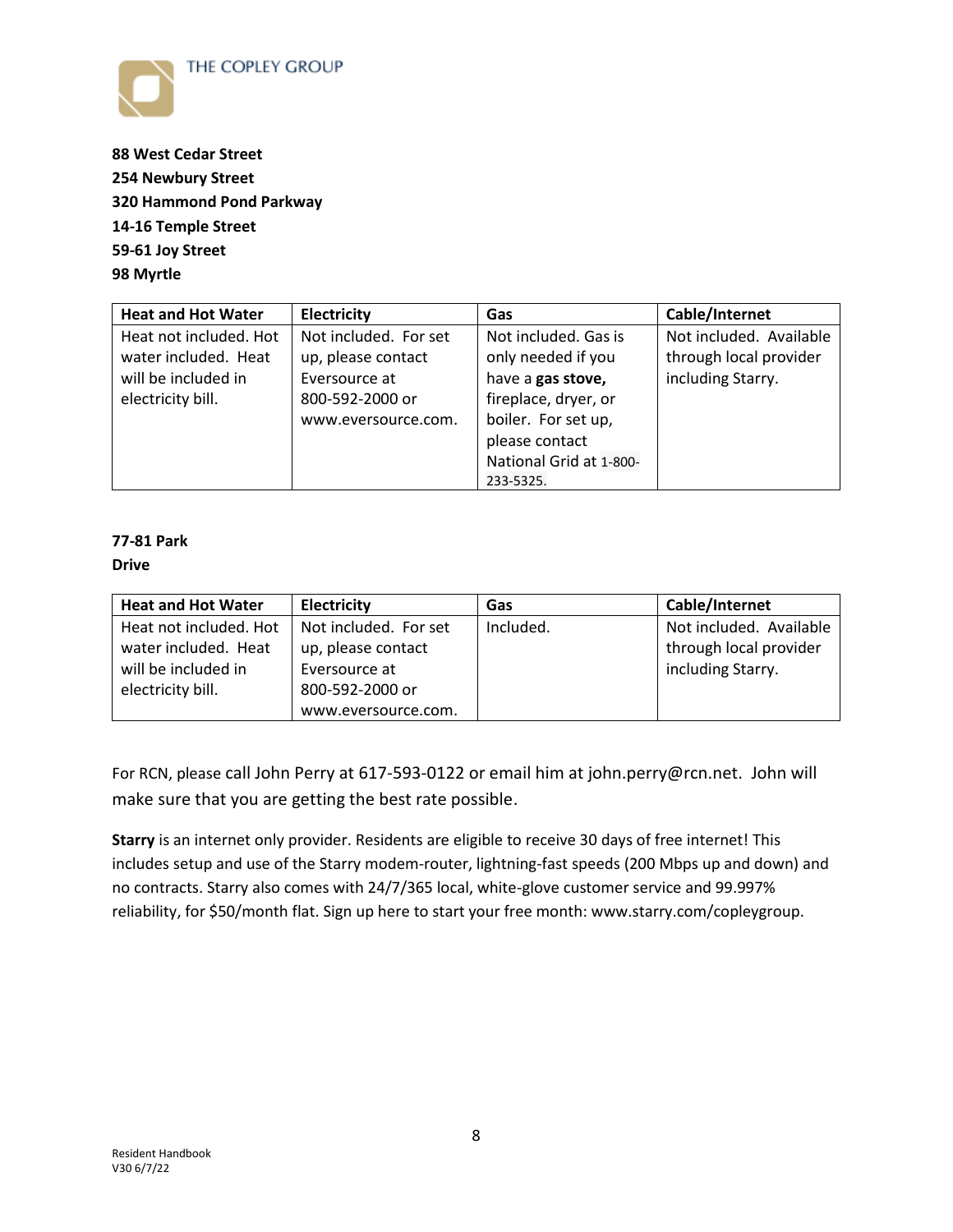

# **Door Entry System Instructions**

*Please find your building below to see which door entry system you have and how it works.*

For residents of:

| 15-19 Queensberry Street   | 120-124 Peterborough Street |
|----------------------------|-----------------------------|
| 98-106 Queensberry Street  | 51-55 Queensberry Street    |
| 105-111 Queensberry Street |                             |

For residents of:

7 & 9 Myrtle Street

Your building is equipped with a Trigon Telephone Entry System (or similar), which acts as an intercom system allowing communication between a guest in the lobby and a resident at home and allows residents to "buzz" guests into the building. Trigon works with local landline numbers best and we can't guarantee the system will work with a mobile number.

**To activate the system, you will need to call the maintenance department at 617-536-9339 and give the maintenance customer service coordinator your telephone number.** The entry system will not be activated until your telephone number has been entered into the system by our maintenance department.

# **HOW TO USE THE TRIGON TELEPHONE ENTRY SYSTEM**

The Copley maintenance department customer service coordinator will program your name, apartment number, and telephone number into the telephone entry system

- 1. Guests should press the red button on the directory and enter the appropriate apartment number
- 2. Press zero on your phone to allow access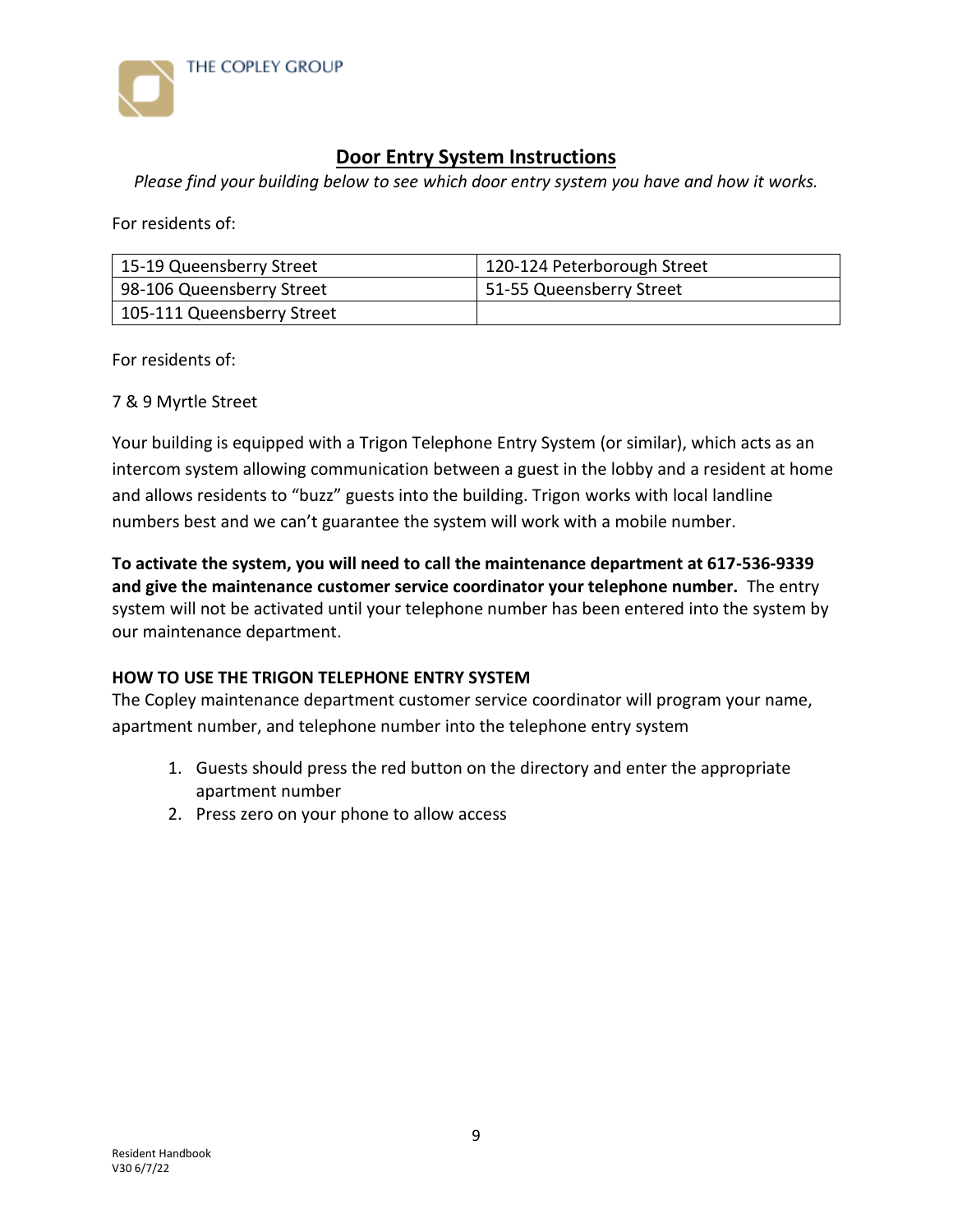

For residents of:

| 11 Queensberry Street     | 11-19 Peterborough Street   |
|---------------------------|-----------------------------|
| 35 Park Drive             | 111-117 Park Drive          |
| 191-195 Park Drive        | 24 Phillips Street          |
| 77 Park Drive             | 100 Jersey Street           |
| 108-112 Jersey Street     | 16-40 Queensberry Street    |
| 320 Hammond Pond Parkway  | 105-111 Queensberry Street  |
| 15-19 Queensberry Street  | 120-124 Peterborough Street |
| 98-106 Queensberry Street | 51-55 Queensberry Street    |

# **HOW TO USE BUTTERFLY MX INTERCOM SYSTEM**

ButterflyMX is a modern system that allows you to grant building entry from your smartphone. The entry system and locks are now on the exterior front door and only residents and mail carriers will have access to the main foyer.

**STEP 1: REGISTER-** Provide your email address to your building owner or property manager. You will then receive a registration email. Click the link in that email and register using the same email address you provided.

**STEP 2: DOWNLOAD-** Once registered, download the ButterflyMX mobile app from the Apple App Store or the Google Play Store to your smartphone or tablet.

**STEP 3: SIGN IN-** Once the ButterflyMX mobile app has been downloaded, open the mobile app and login using the email address and password you created in during registration

# **When a guest arrives at the building you have 3 option to open the door.**

**Mobile App:** Go to the home screen, swipe to open the door.

**Mobile App Call:** You will see a video of your guest and then press the "Open Door" button.

**Phone Call:** Dial 9 once you answer the phone.

For more information on ButterflyMX visit butterflymx.com/residents.

#### **All buildings not listed have a traditional intercom system.**

Visitors should press the button next to the appropriate apartment number. The resident has buttons in their apartment to talk to the guest and allow access.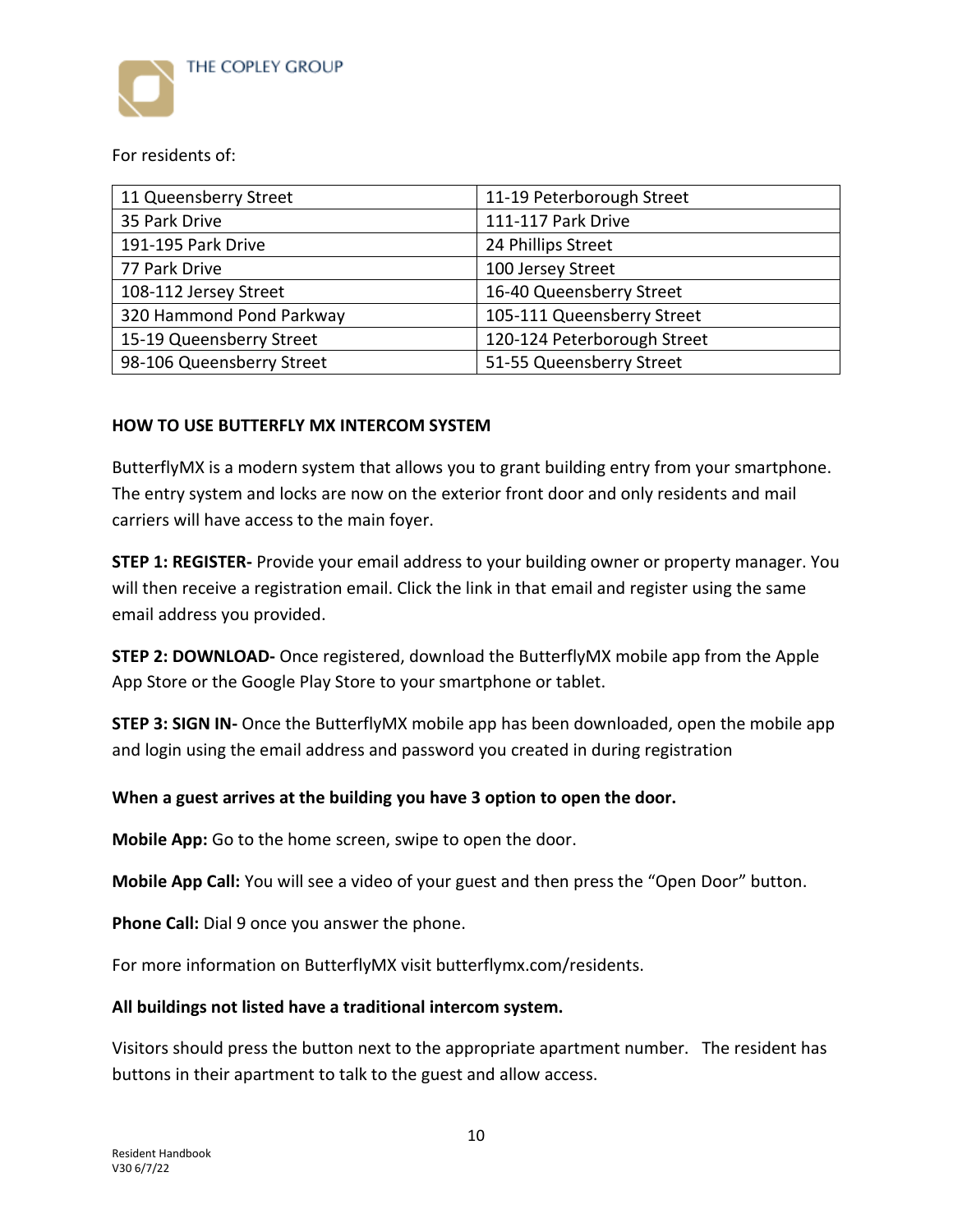



# **The Copley Group Maintenance Office Information and**

# **Emergency Response Guidelines**

Maintenance address: 106 Queensberry Street, Boston, MA 02215 Maintenance hours: Monday – Thursday 8:30 am - 5:00 pm Friday 8:30 am - 4:00 pm

*The Copley Group Maintenance Office provides 24-hour, 7-day a-week maintenance service to its residents. Our goal is that all maintenance requests will be handled with-in 48 hours*.

# **On-Line Maintenance Requests-** *Entrata or RentCafe on-line portal*

• Residents can place service requests by logging into their Entrata or RentCafe account or by navigating to the resident resources button on thecopleygroup.com homepage.

# **Maintenance requests by telephone during regular business hours**

• For residents of the following properties, please call **617-536-9339**. These residents have Entrata online Portals.

| 111,117, 191-195 and 35 Park Drive            | 379 and 195 Comm. Ave.              |
|-----------------------------------------------|-------------------------------------|
| 98, 100, 102, 104, 106 Queensberry Street     | 457 Centre Street                   |
| 108 and 112 Jersey Street                     | 1404-1406 Beacon Street             |
| 105, 107, 109, 111 Queensberry Street         | 225-227, 254 and 270 Newbury Street |
| 320 Hammond Pond Parkway                      | 59, 67 and 75 Wyman Street          |
| 191-195 Park Drive                            | 51 Mass. Ave.                       |
| 51-55 Queensberry Street                      | 24 Joy Street                       |
| 100 Jersey Street                             | 88 West Cedar Street                |
| 120 and 124 Peterborough Street               | 127 St. Botolph Street              |
| 15 and 19 Queensberry Street                  | 3 Greenway Court                    |
| 16, 20, 24, 28, 32, 36, 40 Queensberry Street | 77-81 Park Drive                    |

• For residents of the following properties, please call **617-927-6960**. These residents have Rent Café online portals.

| 11 Queensberry Street               | 7, 9, 90, 98, 100 Myrtle Street |
|-------------------------------------|---------------------------------|
| 11 & 19 Peterborough Street         | 58-60 Anderson Street           |
| 503 Beacon Street                   | 14, 16, 31 Temple Street        |
| 44, 44A, 51, 53, 59, 61, Joy Street | 24 Phillips Street              |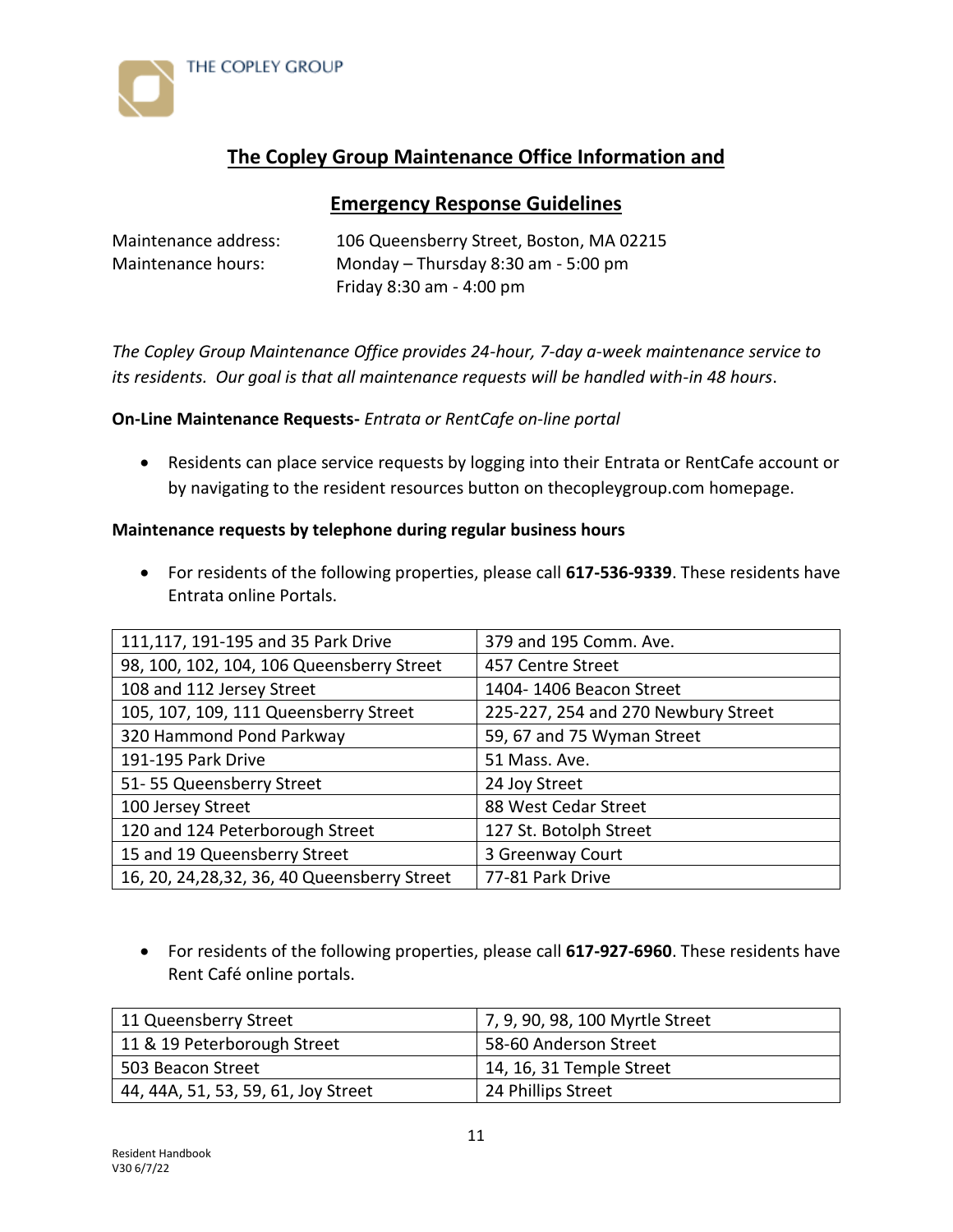

#### **After Hours, Weekend, Holiday EMERGENCY Requests**-

• Call **781-642-1576**

**This service is for emergency only.** Examples of emergency situations are: no heat, no hot water, water leaking into the apartment, overflowing plumbing fixtures, lock-outs, and fires*.* If there is a fire, call the fire department first, and then call the After-Hours maintenance number*. Please do not call After-Hours number for routine maintenance issues or for emergencies occurring during regular business hours. For emergencies occurring during regular business hours call the regular maintenance number.*

**Lock-outs** during regular business hours will be serviced by our maintenance department at no additional charge. If you lock yourself out of your apartment after our regular business hours or on a weekend or holiday, please call the emergency service and they will page one of our maintenance staff to come and let you into your unit. **You must pay this person \$50.00 cash at the time that he/she gives you entry into your unit. You must also give him/her positive identification that you are the occupant of the unit or you will not be provided access to the apartment. The Copley Group will not give entry to anyone whose name is not on the lease.**

\*\**It is extremely important that the After-Hours number be called in emergency situations only. Non-emergency calls made to this number impair our ability to respond to actual emergency situations.*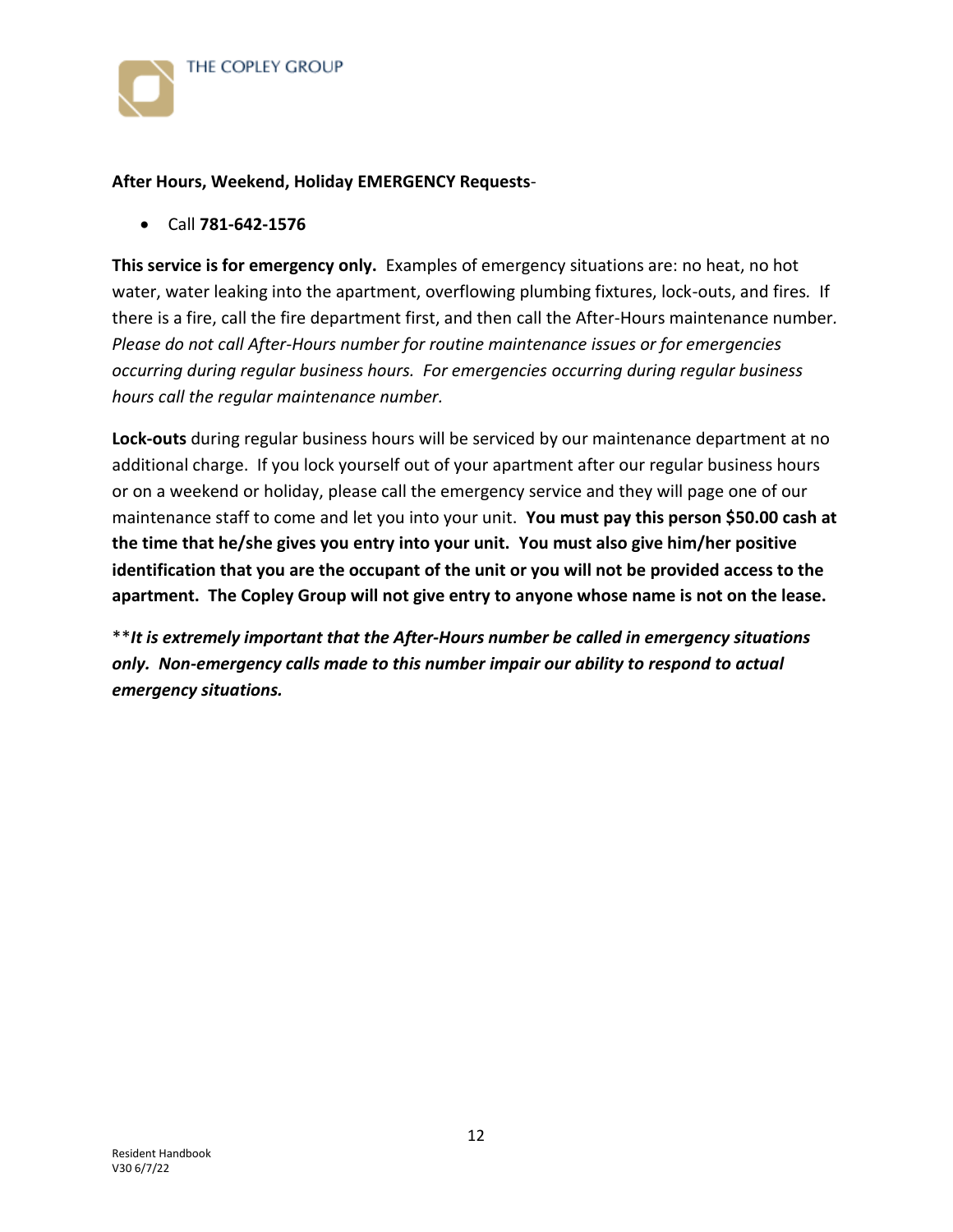

# **Rent Payment Procedure and Information**

**Rent** is due on the first day of the month.

**Statements** are sent to residents each month. If you do not receive a statement in the mail you are still responsible for paying rent on the first day of the month.

# **The Copley Group accepts 2 methods of payment:**

1. **On-Line Payments-** Residents can make 1-time payments or schedule recurring payments through their Entrata or RentCafe portal. If you are a current resident and do not have an Entrata or RentCafe account, please contact our main office and we will send you your login information.

# **2. Payment by Check**

**A. Standard check**- Each month you will receive an invoice stating the amount due. Please return the portion that says "remittance" with your check and send it to the address printed on the statement. **Please remember to include your Copley account number on the check.**

**B. Internet bank check- For residents who choose to pay rent by an internet bank check, make sure to include your account number on the check and remit payment to the address below:**

# **Remittance Address for Rent Payments**

The Copley Group 896 Beacon Street Boston, MA 02215

If it is your last month renting with us your Last Month's Rent deposit will automatically be applied to your account.

**Any payment returned** for insufficient funds from your bank will result in an administrative fee of \$50.00 being charged to your rental account. After two payments have been returned for insufficient funds, all further payments must be remitted in the form of a money order, or certified check.

If you have any questions regarding our rent payment services, you may contact our accounting department at 617-262-3930.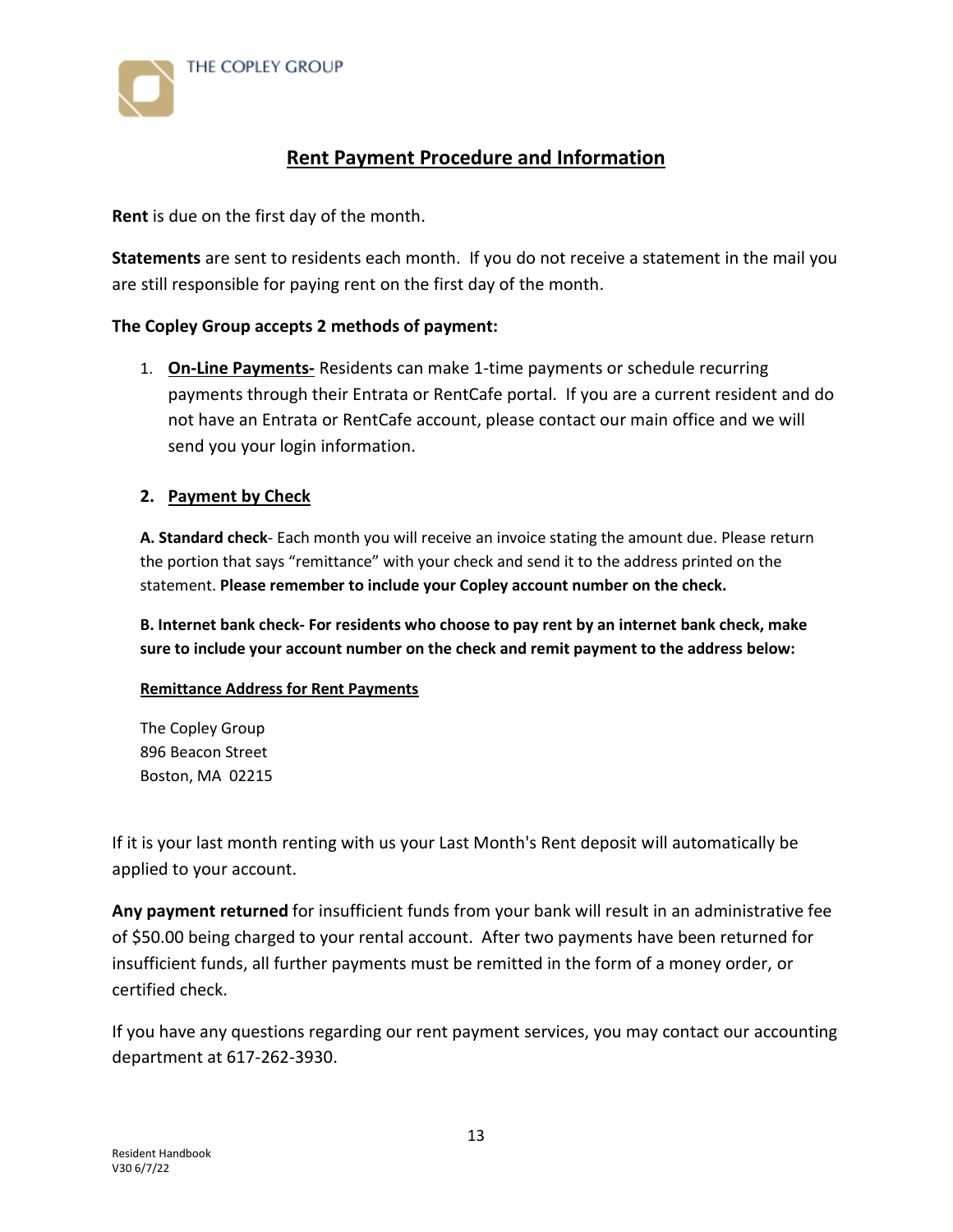



# **Parking and Bicycle Storage**

**The Copley Group has parking spaces for rent for residents and non-residents**. For information regarding private, off-street parking, call our Leasing Coordinator at 617-262-3930 at [leasing@thecopleygroup.com.](mailto:leasing@thecopleygroup.com) If you would like to rent a parking space, we will send you a Copley Parking Agreement. Once we receive the completed form and payment, we will provide you with a sticker to place on the inside left of your car windshield.

**Boston Residents: If your car is registered in the City of Boston, you may apply for a resident parking sticker.** This permit will allow you to park overnight on neighborhood streets. For more information regarding resident permits, please contact the Office of the Parking Clerk at 617-635-4410. Boston Resident Parking Permit applications may be found on the City of Boston's website: [http://www.cityofboston.gov/parking/residentparking/.](http://www.cityofboston.gov/parking/residentparking/)

You can download The City of Boston Parking Form from our website here <http://www.thecopleygroup.com/Forms/Boston-Resident-Parking-Application.pdf>

**Bicycle parking** spots are available in many of our buildings at no charge provided you register your bicycle with The Copley Group. If you are interested in using our bicycle storage rooms, please contact our Leasing Coordinator at 617-262-3930or at **leasing@thecopleygroup.com.** 

\*Bicycle parking is free but requires a deposit.

*Bicycles are not to be locked to fences or left in common areas. Unregistered bicycles stored in bicycle rooms and bicycles locked to fences or left in common areas will be removed without notice and a fee will be assessed. After 30 days, if the bicycle is not claimed, it will be donated to Bikes Not Bombs in Jamaica Plain.*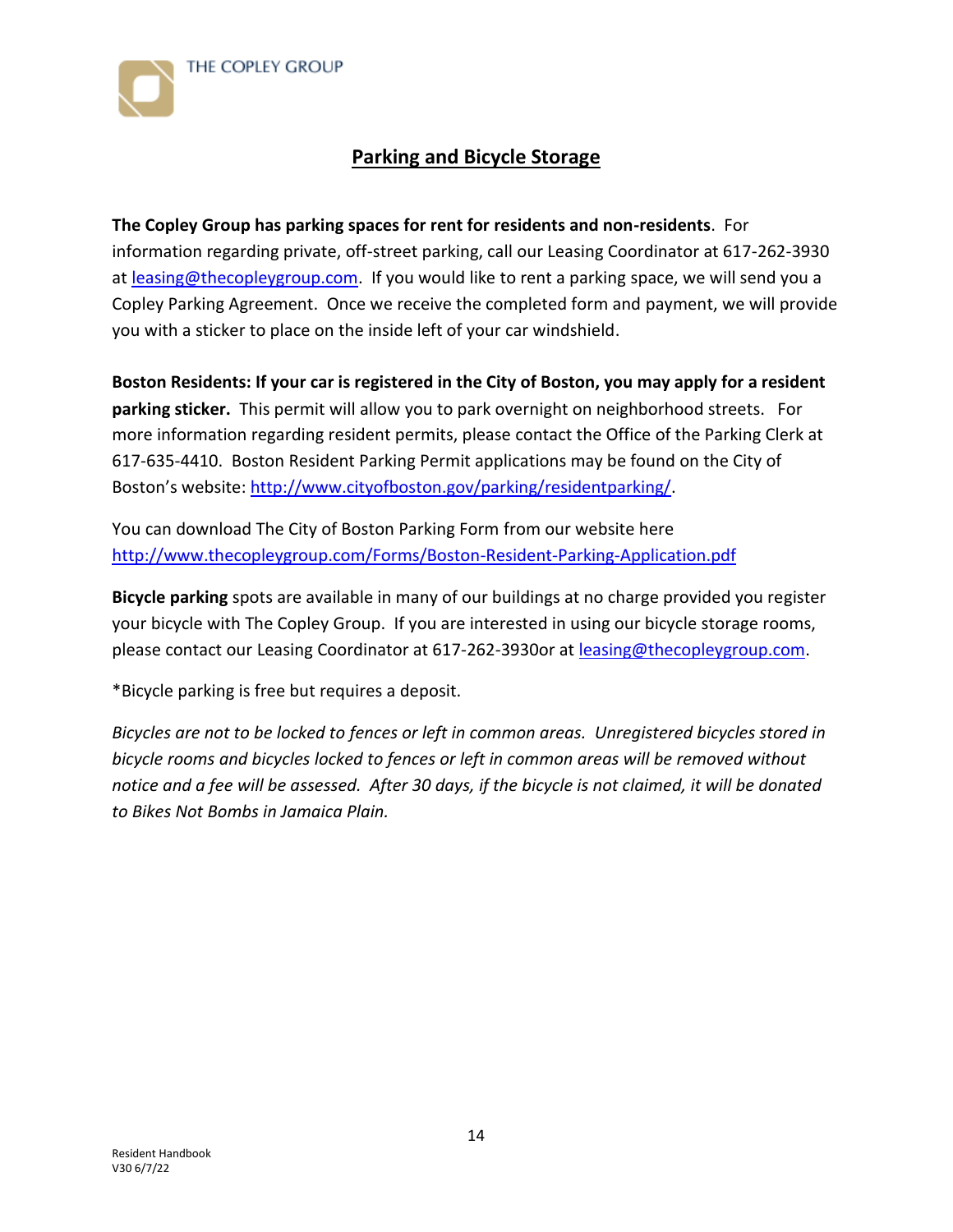

# **Storage Units**

Storage Units are available to rent in many of our buildings. Please call our Property Manager for more information at 617-927-6948.

# **Resident Referral Program**

The Copley Group is pleased to offer our residents a \$400 credit to your account for each successful rental referral. Please contact the Copley Group Rental Office located at 106 Queensberry Street or call 617-247-3070 for more information. *The Resident Referral program is only applicable for apartments rented with a Copley broker.* 

# **Transferring to a New Copley Apartment**

If you would like to move from one Copley apartment to another please contact the Copley Leasing Office at 617-247-3070 or [rentals@thecopleygroup.com](mailto:rentals@thecopleygroup.com) and **make sure to mention that you are a current Copley resident**. Residents who transfer from one apartment to another are responsible for paying a modest *transfer fee* instead of a full broker commission. In order to take advantage of the savings residents must work with the Copley Leasing Office.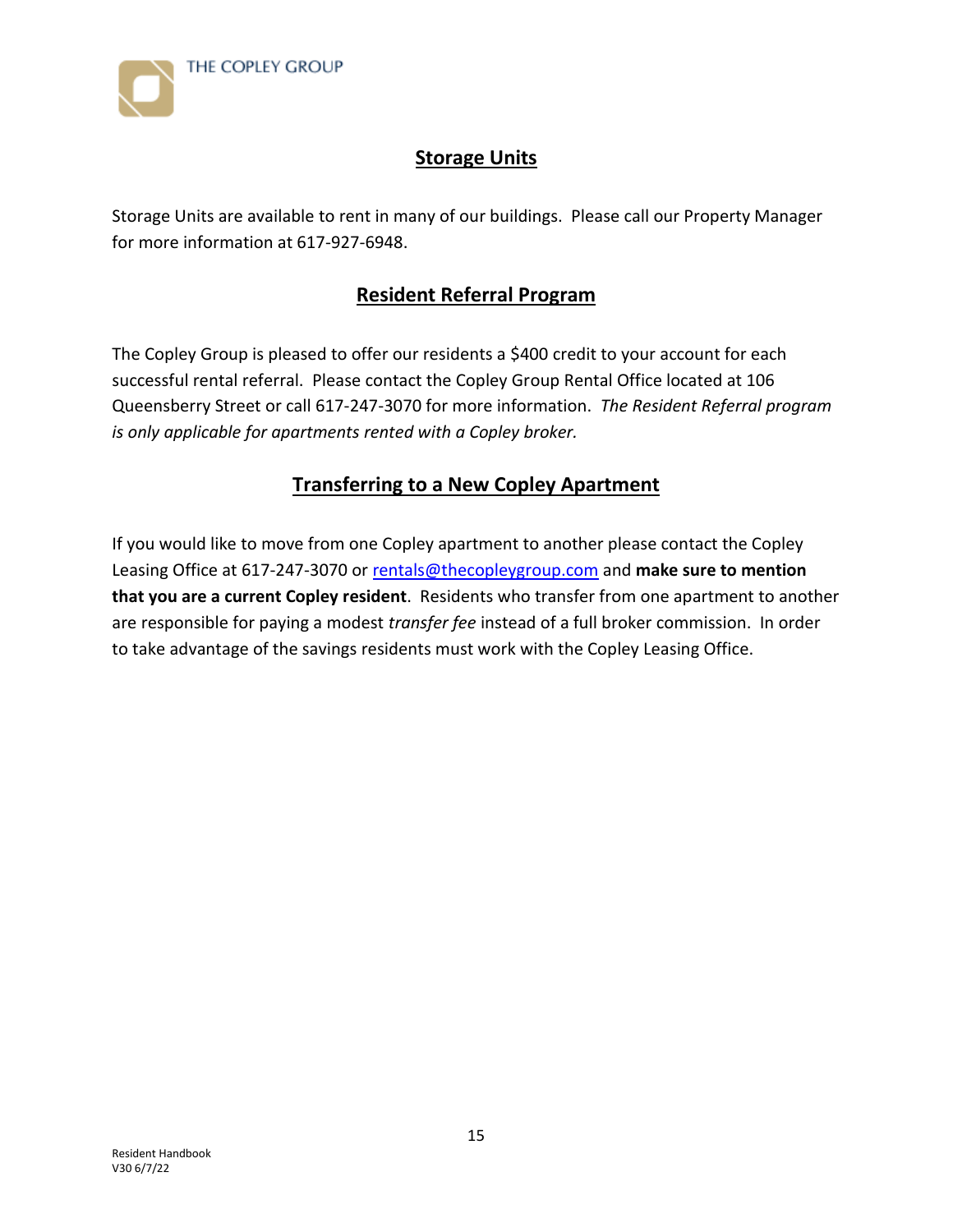

# **Laundry**

Laundry machines are located in the basement of most Copley buildings. If you are experiencing problems with the laundry machines (other than coin operated per below) please call CSC ServiceWorks at the toll-free number posted in the laundry room or download the CSC ServiceWorks Service Request App from the app store.

Many laundry rooms feature smart card operated laundry machines. Smart Cards can be purchased at:

| 106 Queensberry Street   | 117 Park Drive     | 191-195 Park Drive   |
|--------------------------|--------------------|----------------------|
| 320 Hammond Pond Parkway | 379 Comm. Ave      | 195 Comm. Ave        |
| 457 Centre Street        | 59-75 Wyman Street | 3 Greenway Court     |
| 127 St. Botolph Street   | 24 Joy Street      | 88 West Cedar Street |
| 227 Newbury Street       |                    |                      |

Value can be added to your smart card on-line, over the phone or at any one of the locations listed above.

The following properties have a laundry system that can be paid for directly by credit card:

| 11 Queensberry Street  | 11 Peterborough Street |
|------------------------|------------------------|
| 19 Peterborough Street | 7-9 Myrtle Street      |

The following buildings have **coin operated** laundry machines:

|--|

If you are experiencing problems with a coin operated laundry machines please contact the resident services coordinator at [residentservices@thecopleygroup.com](mailto:residentservices@thecopleygroup.com) or 617-927-6946.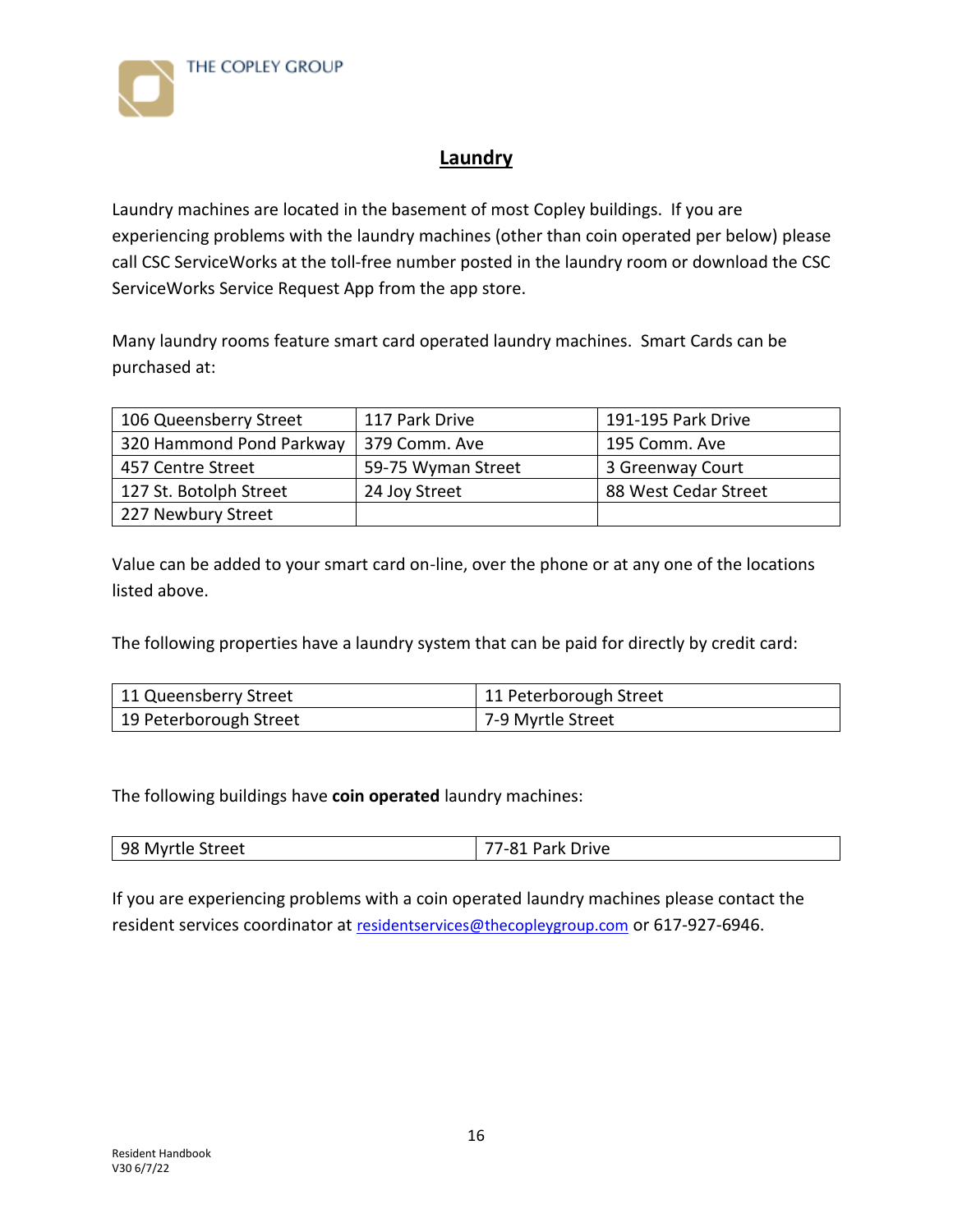



# **Recycling and Waste Removal**

For detailed information on recycling and waste disposal visit the City of Boston's web site: [http://www.cityofboston.gov/publicworks/recyclingandsanitation/.](http://www.cityofboston.gov/publicworks/recyclingandsanitation/)

**Recycling:** We encourage all of our residents to participate in our recycling program. Recycling is even easier now that Boston has implemented *One Source Recycling*. This means that anything that can be recycled may be placed in a container together- cans, glass, paper etc. no longer need to be separated. *For Fenway Residents: Plastic bags may be recycled at Shaw's supermarket on Boylston Street in the bin by the checkout counters. For all other residents: plastic bags may be recycled at most supermarkets.*

# **Trash and Recycling Information**: *Fenway Properties*

**Trash:** Dumpsters/barrels are either located behind the building, or in the garbage room in the basement. Garbage may not be left in the hallways, common areas, or fire escapes, not even overnight.

**11 & 19 Peterborough St** have dumpsters located behind the buildings. Trash must be bagged securely in plastic bags and placed in the dumpsters. Recycling barrels are located in the basement.

**11 Queensberry St, 503 Beacon Street** have trash/recyling rooms located on the bottom floor, which is equipped with barrels. Trash must be bagged securely in plastic bags, placed in the barrels, and then covered with the lid. One barrel should be filled before another is used. Unusually large bags of trash should be broken down to fit into the barrels.

**Residents of 100 Jersey Street** should dispose of rubbish down the trash chute located in the utility room on each floor. Please do not discard carpets, large cardboard boxes or oversized articles down the trash chute.

**Recycling-** The Copley Group provides the following recycling centers located at:

- 35 Park Drive (back courtyard)
- 111 Park Drive (back courtyard)
- 98-106 Queensberry Street (by rear entrance)
- 55 Queensberry Street (next to the rear dumpster)
- 16-20 Queensberry Street (basement level courtyard)
- 20-24 Queensberry Street (in common area between buildings)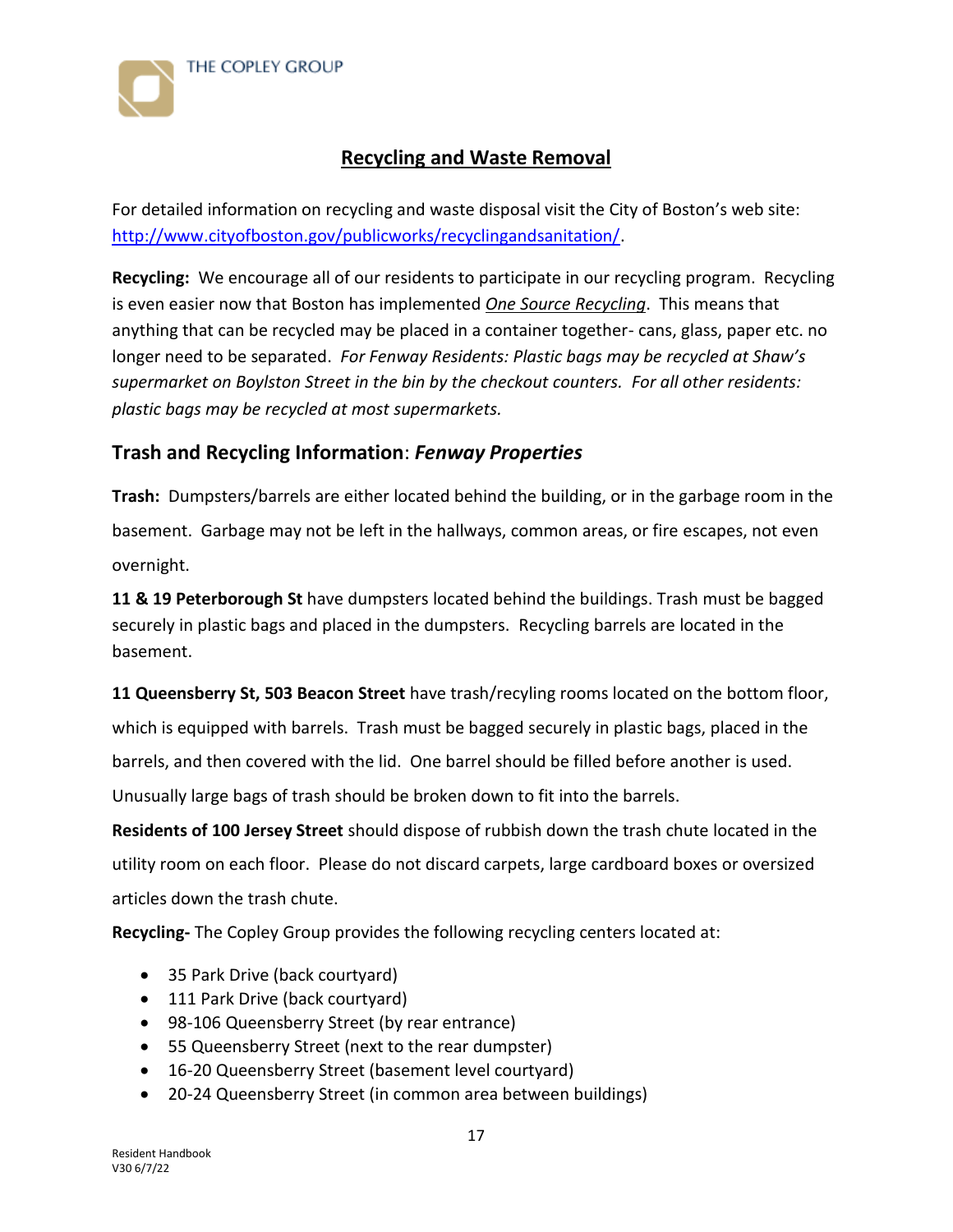

- 28-32 Queensberry Street (in common area between buildings)
- 32 Queensberry Street (basement level courtyard)
- 36-40 Queensberry Street (basement level courtyard)
- 111 and 109 Queensberry Street (by rear entrance)
- 108-112 Jersey Street (behind building)
- 100 Jersey Street (back hallway/ side entrance)

# **Trash and Recycling Information:** *Beacon Hill, Back Bay, Chestnut Hill, Newton, and Brookline Properties*

#### **24 Joy Street**

**Trash-** Monday and Friday are pick-up days. Trash barrels are located in the basement level. **Recycling-** Monday and Friday are pick-up days. All recyclables must be placed in CLEAR plastic bags. Bins are located in the basement level.

#### **88 West Cedar Street**

**Trash-** Monday and Friday are pick-up days. Trash barrels are located in the laundry room on the basement level.

**Recycling-** Monday and Friday are pick-up days. All recyclables must be placed in CLEAR plastic

bags. Bins are located in the laundry room on the basement level.

\* The laundry room can be accessed through the side entrance labeled 88WC A.

#### **Beacon Hill**

**Trash/Recycling-** pickup is on Mondays and Fridays. Trash MUST be in black garbage bags and recycle in clear bags. We will deliver these bags to all apartment doors on a weekly basis, but you may use your own as well. Residents are responsible for bringing bagged trash/recycle to the curbside between 5pm the night before and 7am the morning of pickup. Items/boxes not in designated bags or bags left outside before or after the times noted above are subject to fines by the City of Boston. Any fines received as a result of improper trash removal will be charged to those residents.

# **379 Commonwealth Avenue**

**Trash-** Trash barrels are located in the laundry room on the basement level.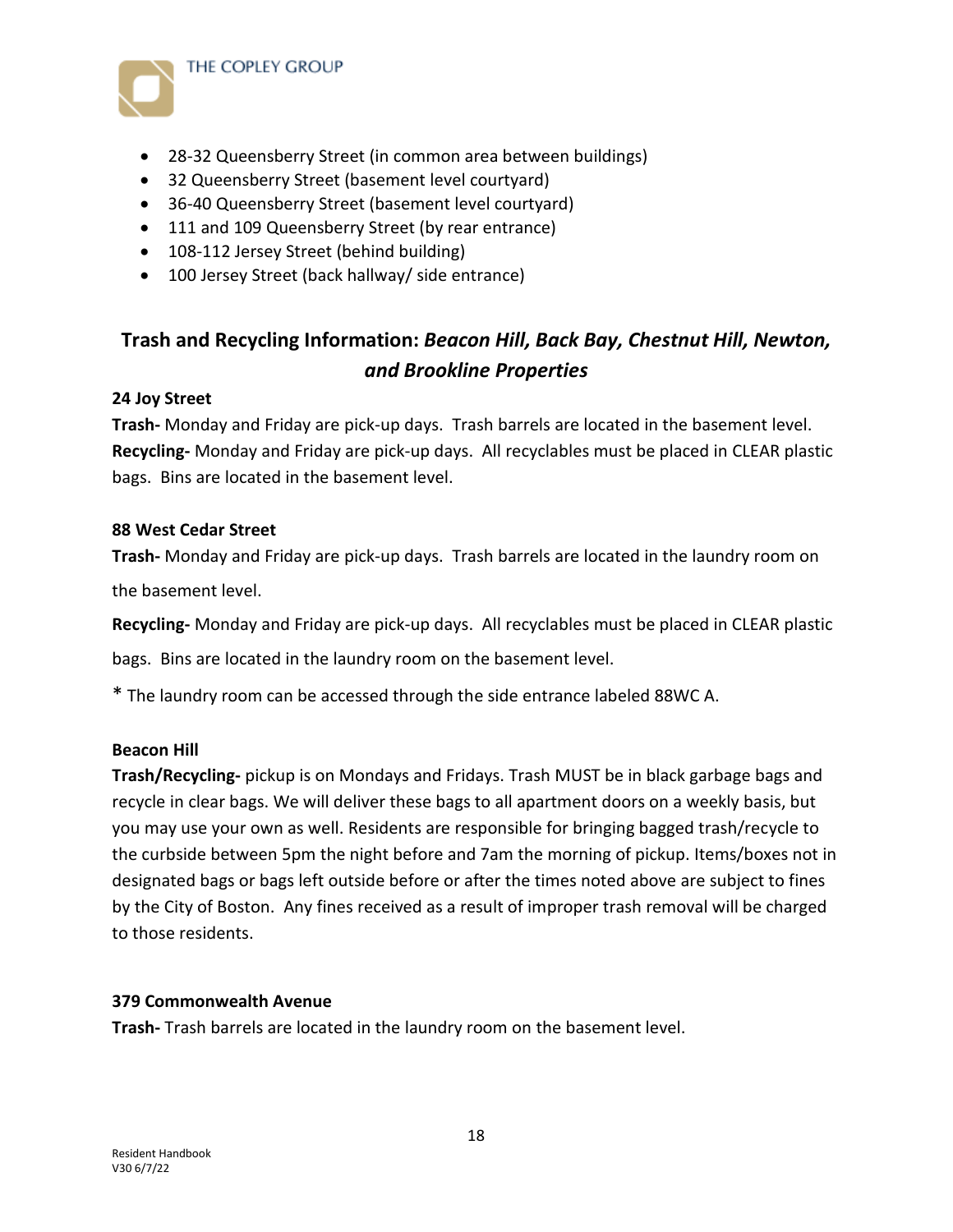

# **195 Commonwealth Avenue**

**Trash-** Trash barrels are located in the courtyard behind the building.

**Recycling-** Bins are located in the courtyard behind the building.

#### **225-227 Newbury Street**

**Trash-** Monday and Thursday are pick-up days. Residents are responsible for bringing bagged trash to the barrels located in the alley behind the building.

**Recycling-** Monday and Thursday are pick-up days. Bins are located behind 225 Newbury Street.

#### **254 Newbury Street**

**Trash-** Monday and Thursday are pick-up days. Residents are responsible for bringing bagged garbage to the alley behind the building.

**Recycling-** Monday and Thursday are pick-up days. Bins are located behind 225 Newbury Street.

#### **270 Newbury Street**

**Trash-** Monday and Thursday are pick-up days. Residents are responsible for bringing bagged garbage to the alley behind the building.

**Recycling-** Monday and Thursday is pick-up days. All recyclables must be placed in CLEAR plastic bags and brought to the alley behind the building for pick up.

#### **51 Mass. Ave.**

**Trash-** Monday and Thursday are pick up days. Residents are responsible for bringing their trash to the alley behind the building.

**Recycling-** Monday and Thursday are pick-up days. All recyclables must be placed in CLEAR plastic bags and brought to the alley behind the building for pick up.

#### **127 St. Botolph Street**

**Trash-** Monday and Thursday are pick-up days. Residents are responsible for bringing bagged garbage to the alley behind the buildings.

**Recycling-** Pick up day is Monday and Thursday. Recycling bins are located behind the building.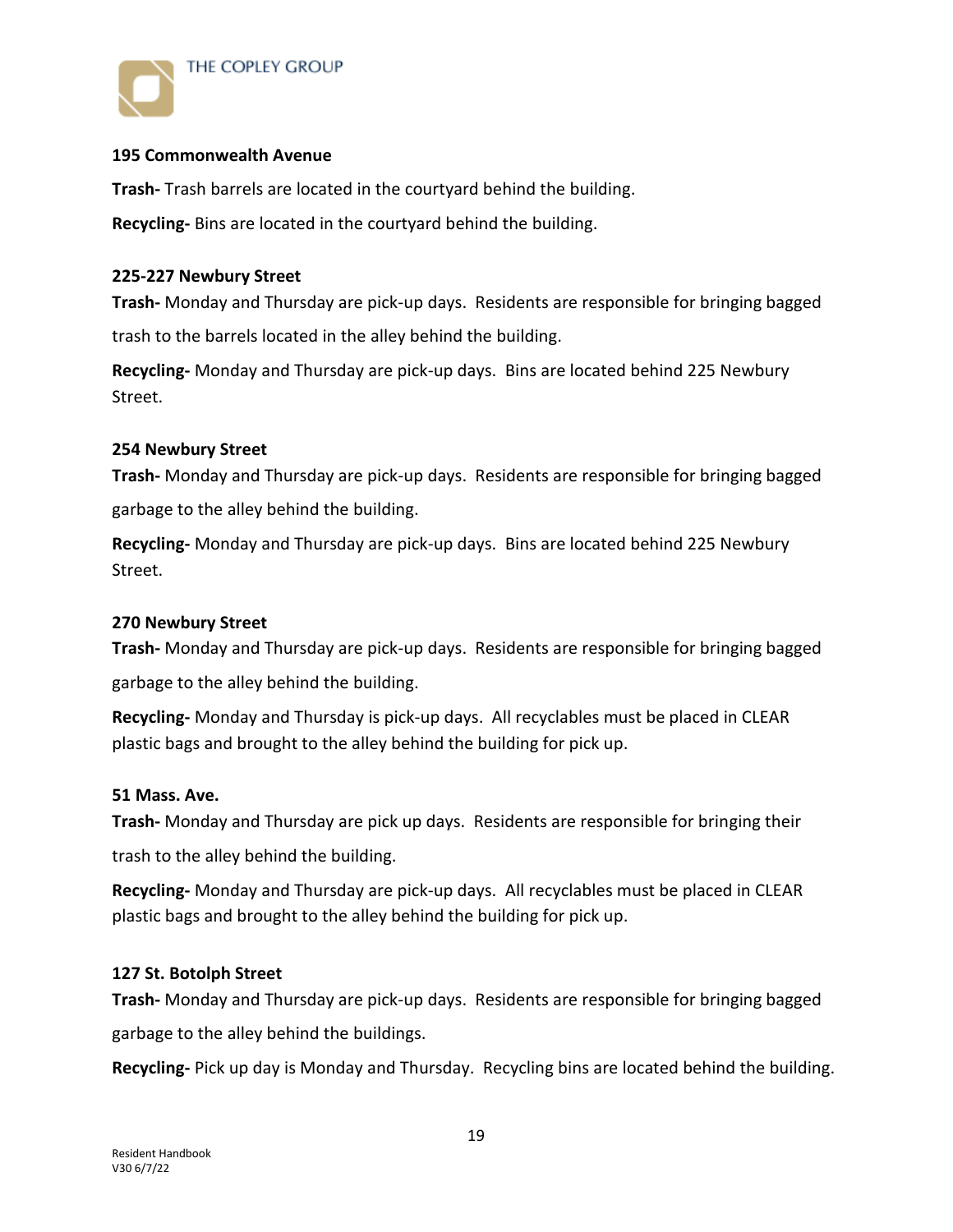

# **320 Hammond Pond Parkway**

**Trash-** Trash barrels are located in the trash rooms located on each floor. **Recycling-** Bins are located in the basement in the *Recycling Room.*

#### **457 Centre Street**

**Trash-** The dumpster is located behind the building in the parking lot. **Recycling-** Bins are located behind the building in the parking lot.

#### **59-75 Wyman Street**

**Trash-** Receptacles are located in the parking lot area behind 67 Wyman Street. **Recycling-** Bins are located within the fenced areas along the side of 59, 67, and 75 Wyman.

#### **1404-1406 Beacon Street**

**Trash-**The dumpster is located behind the building.

**Recycling-** Recycling bins are provided in the rear of the building near the dumpster.

#### **3 Greenway Court**

**Trash-** Receptacles are located in the boiler room, in the basement of the building.

**Recycling-** Receptacles are located in the boiler room, in the basement of the building.

Trash and Recycling are taken out by Management for Tuesday pick-up.

\*\*Please be sure to close the lids on all dumpsters after depositing your trash.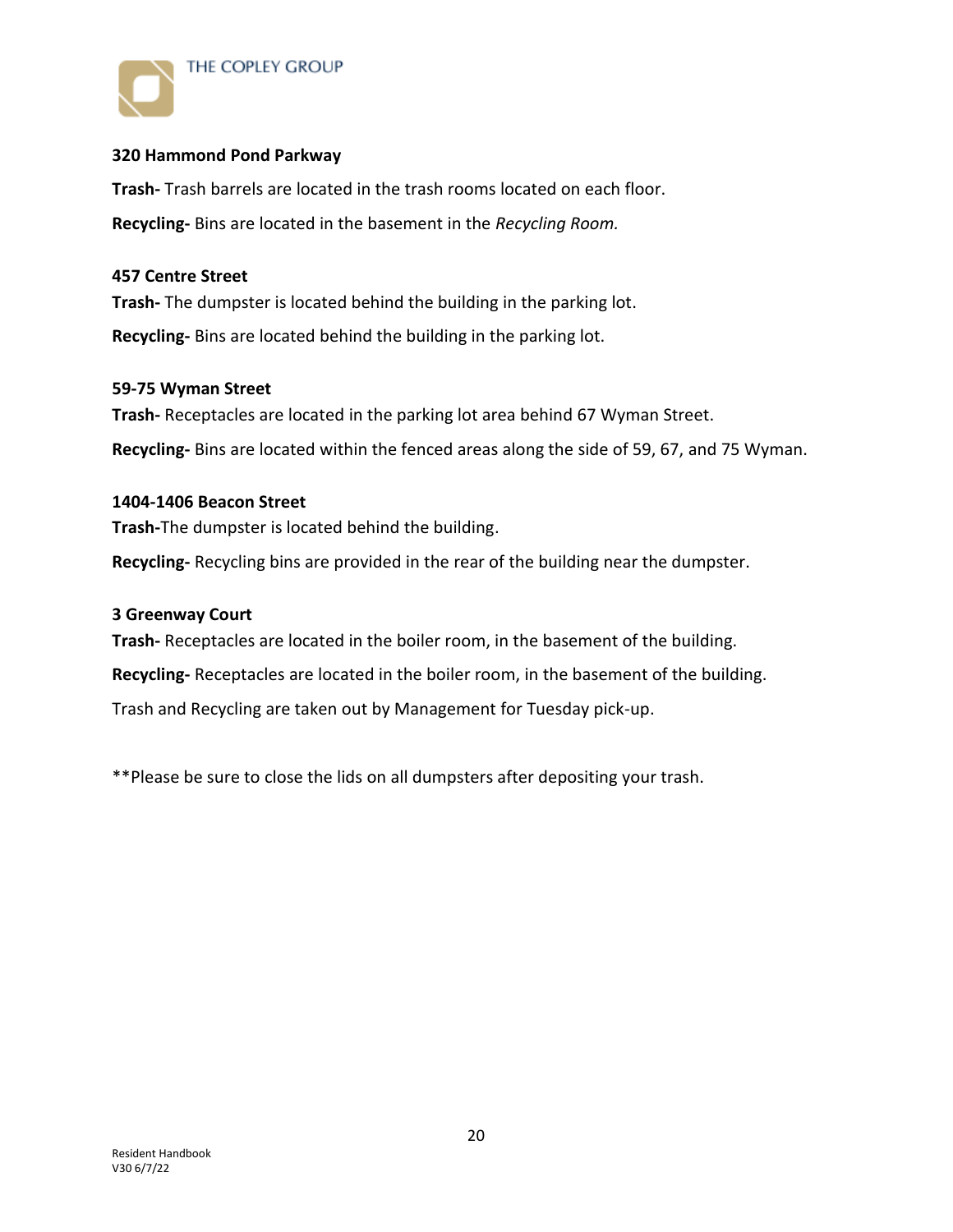

# **Moving Out: Key Return & Key Deposit Information and Procedure**

The Copley Group provides a key return drop box for your convenience. It is located on the west side of 106 Queensberry Street. Please return all keys issued to you by The Copley Group along with the Key Return Form within 24 hours of vacating your apartment in order to receive all applicable deposit refunds. Failure to do so will result in your deposit or deposits being retained by The Copley Group as indicated in your lease. Refunds will only be issued to those names on the lease.

The Copley Group will issue 1 check payable to all parties on the lease.

Refunds will be mailed to you within 30 days of having received the keys.

You can download The Copley Group Key Return Form from our website here <http://www.thecopleygroup.com/Forms/Copley-Key-Return-Information-Form.pdf>

\*\**The Copley Group reserves the right to retain all deposits as partial or full payment of any amount due from the resident pursuant to the terms of the lease.*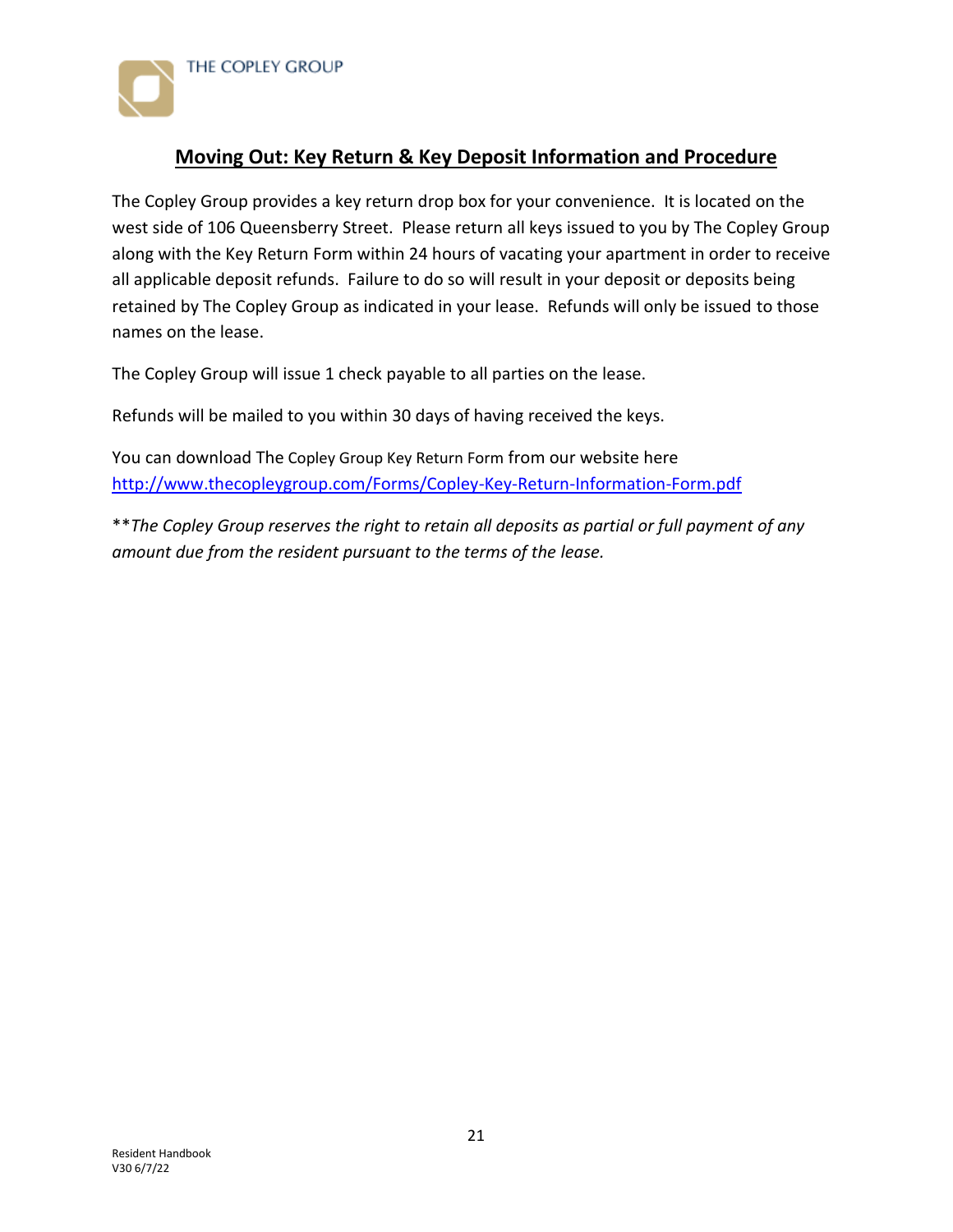

# **The Copley Group Rules and Regulations**

Your apartment is your home and, as such, you are entitled to the same privacy and privileges that you expect in a private home. However, apartment living makes necessary certain responsibilities to your neighbors, to management, and to the owners of the apartment building. Residents are expected to be courteous and respectful toward their neighbors and are responsible for observing The Copley Group's Rules and Regulations listed below. For more information on rules and regulations please refer to your lease.

- 1. **Pets** are not allowed in the Fenway properties. They may be allowed in other locations.
- 2. **Noise** Please show respect for your neighbors by keeping noise to a minimum.
- 3. **Rubbish-** Rubbish should not be left in the common areas, hallways, stairwells, or by the entry way. Garbage may not be left in the hallways, common areas, or fire escapes.
- 4. **Storage-**Storage is available at some of our buildings. The Copley Group is not responsible for items kept in storage units. All items are to be removed when residents vacate their apartment. A lock will be supplied upon request.
- 5. **Common Areas** Nothing should be left in the lobby, hallways, stairwells, or common areas of any building. *Please do not leave shoes in the hallway outside your apartment.*
- 6. **Laundry Room** Laundry room hours are 8:00 am to 10:00 pm.
- 7. **Locks** Additional locks on apartment doors are not permitted.
- 8. **Bicycles** Bicycles are to be stored in bicycle storage rooms located in the basement of many of our buildings, or in other designated Copley bicycle storage areas. Bicycles may not be stored in the hallway, stairwell, or common areas of the buildings and should not be locked to the fences outside of the buildings.
- 9. **Bulbs and Circuit Breakers/ Fuse boxes** All residents are responsible for replacing light bulbs and resetting circuit breakers or fuses in their apartments. Circuits and/ or fuse boxes**,** if not located in your unit, may be found in the basement of your building and are numbered by apartment. *Please think "green" and use energy-efficient light bulbs.*